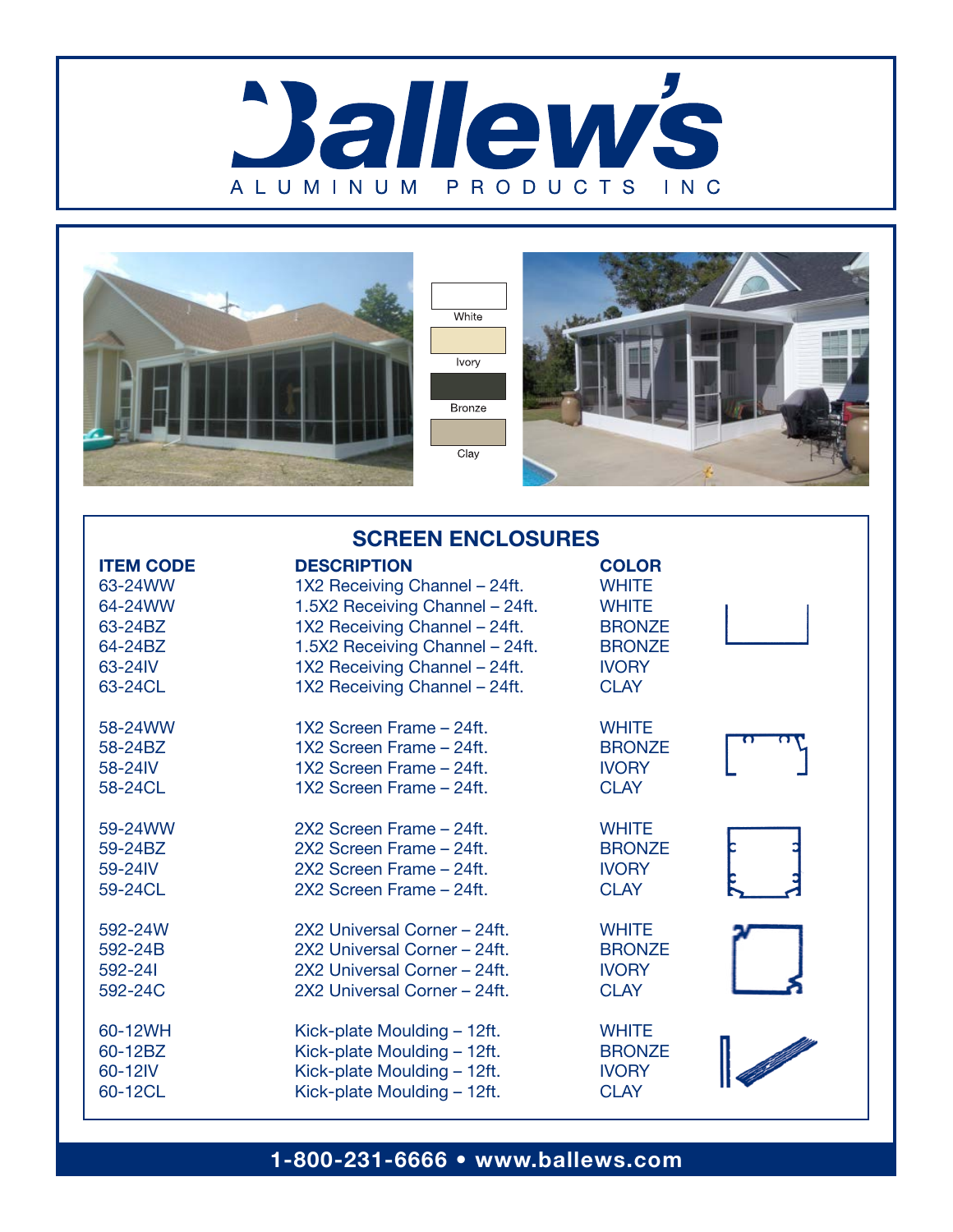# **Ballew's** ALUMINUM PRODUCTS INC

| <b>ITEM CODE</b> | <b>DESCRIPTION</b>            | <b>COLOR</b>  |  |
|------------------|-------------------------------|---------------|--|
| 60-50WW          | Kick-plate-20"x50ft.X.032     | <b>WHITE</b>  |  |
| 60-50BZ          | Kick-plate-20"x50ft.X.032     | <b>BRONZE</b> |  |
| 60-50IV          | Kick-plate-20"x50ft.X.032     | <b>IVORY</b>  |  |
| 60-50CL          | Kick-plate-20"x50ft.X.032     | <b>CLAY</b>   |  |
| 70-2108          | 1X1 Angle Clips (50)          | <b>WHITE</b>  |  |
| 70-2105          | 1X1 Angle Clips (50)          | <b>BRONZE</b> |  |
| 70-2107          | 1X1 Angle Clips (50)          | <b>IVORY</b>  |  |
| 70-2106          | 1X1 Angle Clips (50)          | <b>CLAY</b>   |  |
| 53-14WW          | 3X2 Screen Frame-24ft.        | <b>WHITE</b>  |  |
| 53-14BZ          | 3X2 Screen Frame-24ft.        | <b>BRONZE</b> |  |
| 53-14IV          | 3X2 Screen Frame-24ft.        | <b>IVORY</b>  |  |
| 53-14CL          | 3X2 Screen Frame-24ft.        | <b>CLAY</b>   |  |
|                  | <b>3" WALLS</b>               |               |  |
| 53-15WW          | 1.5X3 Receiving Channel-24ft. | <b>WHITE</b>  |  |
| 53-15BZ          | 1.5X3 Receiving Channel-24ft. | <b>BRONZE</b> |  |
| 53-15CL          | 1.5X3 Receiving Channel-24ft. | <b>CLAY</b>   |  |
| 53-17WW          | 2X3 Screen Frame-24ft.        | <b>WHITE</b>  |  |
| 53-17BZ          | 2X3 Screen Frame-24ft.        | <b>BRONZE</b> |  |
| 53-17CL          | 2X3 Screen Frame-24ft.        | <b>CLAY</b>   |  |
| 53-16WW          | 1X3 Screen Frame-24ft.        | <b>WHITE</b>  |  |
| 53-16BZ          | 1X3 Screen Frame-24ft.        | <b>BRONZE</b> |  |
| 53-16CL          | 1X3 Screen Frame-24ft.        | <b>CLAY</b>   |  |
| 70-2004          | 3" Angle Clips (50)           | <b>WHITE</b>  |  |
| 70-2003          | 3" Angle Clips (50)           | <b>BRONZE</b> |  |
| 70-2102          | 3" Angle Clips (50)           | <b>CLAY</b>   |  |
|                  |                               |               |  |
| 581-20W          | 3" Spline Post-20ft.          | <b>WHITE</b>  |  |
| 581-20B          | 3" Spline Post-20ft.          | <b>BRONZE</b> |  |
| 581-201          | 3" Spline Post-20ft.          | <b>IVORY</b>  |  |
| 581-20C          | 3" Spline Post-20ft.          | <b>CLAY</b>   |  |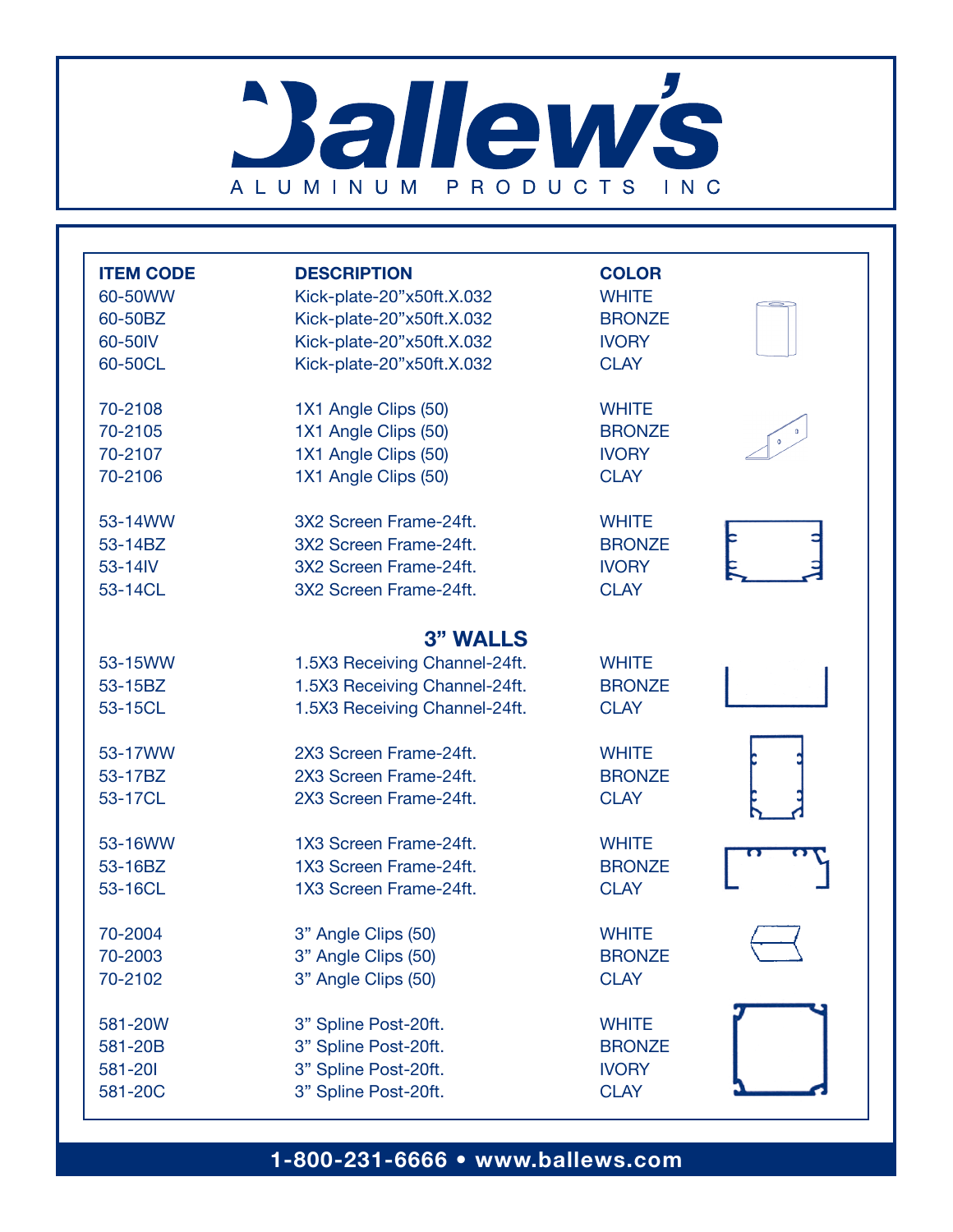# **Ballew's** ALUMINUM PRODUCTS INC

| <b>SLOTTED</b>                                                                                                                                         |                                                                   |               |  |
|--------------------------------------------------------------------------------------------------------------------------------------------------------|-------------------------------------------------------------------|---------------|--|
| <b>ITEM CODE</b>                                                                                                                                       | <b>DESCRIPTION</b>                                                | <b>COLOR</b>  |  |
| 63-24WW                                                                                                                                                | 1X2 Receiving Channel-24ft.                                       | <b>WHITE</b>  |  |
| 63-24BZ                                                                                                                                                | 1X2 Receiving Channel-24ft.                                       | <b>BRONZE</b> |  |
| 63-24IV                                                                                                                                                | 1X2 Receiving Channel-24ft.                                       | <b>IVORY</b>  |  |
| 63-24CL                                                                                                                                                | 1X2 Receiving Channel-24ft.                                       | <b>CLAY</b>   |  |
| 64-24WW                                                                                                                                                | 1.5X2 Receiving Channel-24ft.                                     | <b>WHITE</b>  |  |
| 64-24BZ                                                                                                                                                | 1.5X2 Receiving Channel-24ft.                                     | <b>BRONZE</b> |  |
| 590-24W                                                                                                                                                | 2X2 Slotted Screen Frame-24ft.                                    | <b>WHITE</b>  |  |
| 590-24B                                                                                                                                                | 2X2 Slotted Screen Frame-24ft.                                    | <b>BRONZE</b> |  |
| 590-241                                                                                                                                                | 2X2 Slotted Screen Frame-24ft.                                    | <b>IVORY</b>  |  |
| 590-24C                                                                                                                                                | 2X2 Slotted Screen Frame-24ft.                                    | <b>CLAY</b>   |  |
| 591-24W                                                                                                                                                | 1X2 Slotted Screen Frame-24ft.                                    | <b>WHITE</b>  |  |
| 591-24B                                                                                                                                                | 1X2 Slotted Screen Frame-24ft.                                    | <b>BRONZE</b> |  |
| 591-241                                                                                                                                                | 1X2 Slotted Screen Frame-24ft.                                    | <b>IVORY</b>  |  |
| 591-24C                                                                                                                                                | 1X2 Slotted Screen Frame-24ft.                                    | <b>CLAY</b>   |  |
| 593-24W                                                                                                                                                | <b>1X2 Slotted Kick-plate</b>                                     | <b>WHITE</b>  |  |
| 593-24B                                                                                                                                                | 1X2 Slotted Kick-plate                                            | <b>BRONZE</b> |  |
| 593-241                                                                                                                                                | 1X2 Slotted Kick-plate                                            | <b>IVORY</b>  |  |
| 593-24C                                                                                                                                                | 1X2 Slotted Kick-plate                                            | <b>CLAY</b>   |  |
| 592-24W                                                                                                                                                | 2X2 Universal Corner-24ft.                                        | <b>WHITE</b>  |  |
| 592-24B                                                                                                                                                | 2X2 Universal Corner-24ft.                                        | <b>BRONZE</b> |  |
| 592-241                                                                                                                                                | 2X2 Universal Corner-24ft.                                        | <b>IVORY</b>  |  |
| 592-24C                                                                                                                                                | 2X2 Universal Corner-24ft.                                        | <b>CLAY</b>   |  |
| 70-2109                                                                                                                                                | Slotted Angle Clips (50)                                          | <b>WHITE</b>  |  |
| ←B<br>Ε<br>D<br>в٠<br>C<br>A) 2X2 SLOTTED SCREEN LINEAL<br>B) 2X2 SLOTTED UNIVERSAL CORNER<br>C) 1X2 OR 1.5X2 RECEIVING CHANNEL<br>D) SMOOTH KICKPLATE |                                                                   |               |  |
| <b>FI SCREEN DOOR</b>                                                                                                                                  | E) 2X2 SLOTTED SCREEN FRAME OR 1X2 SLOTTED KICKPLATE SCREEN FRAME |               |  |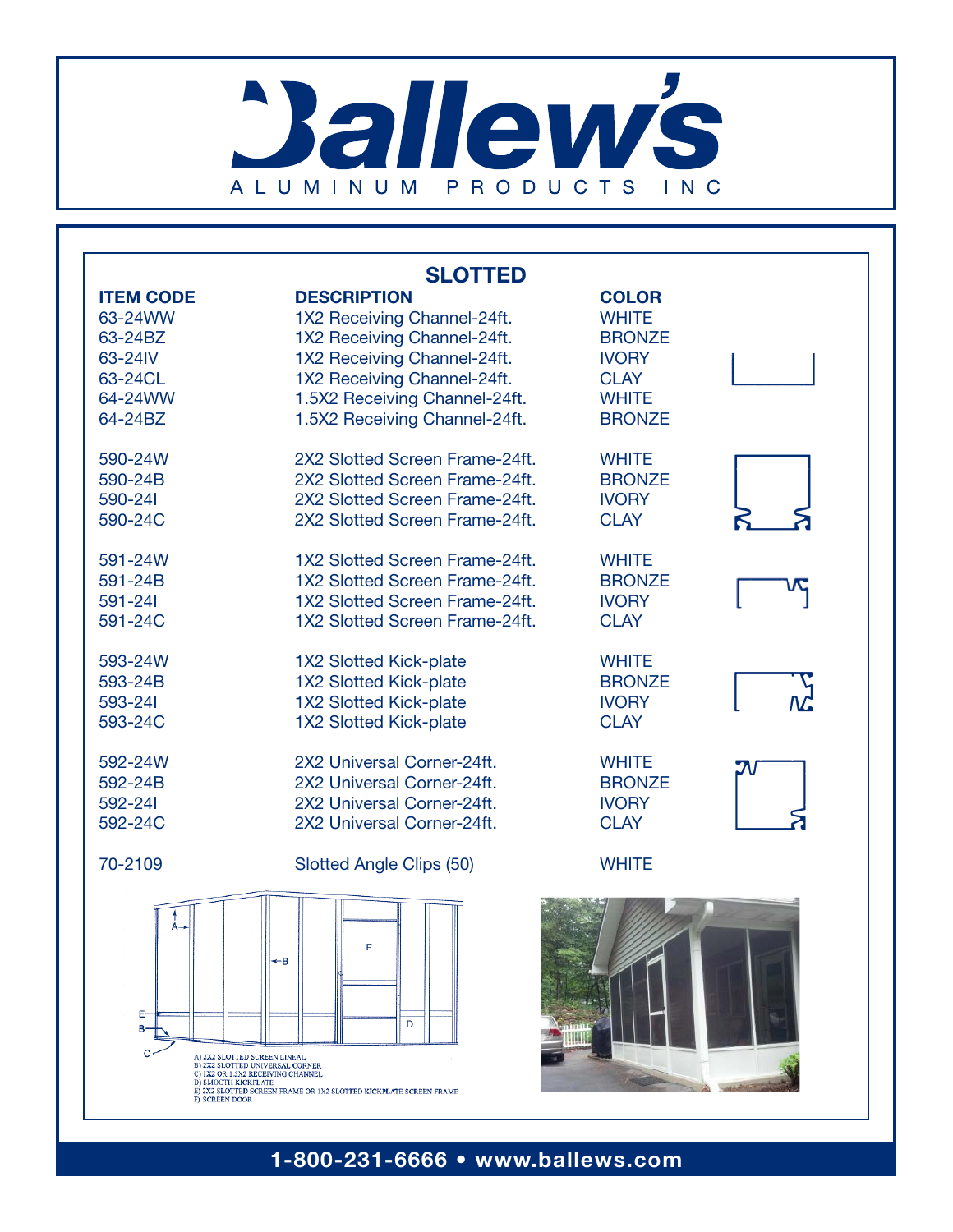# **Ballew's** ALUMINUM PRODUCTS INC

| <b>DOORS &amp; ACCESSORIES</b> |                                     |                 |  |
|--------------------------------|-------------------------------------|-----------------|--|
| <b>ITEM CODE</b>               | <b>DESCRIPTION</b>                  | <b>COLOR</b>    |  |
| 980-100                        | 5 Hinge Universal Door              | <b>WHITE</b>    |  |
| 980-110                        | 5 Hinge Universal Door              | <b>BRONZE</b>   |  |
| 980-120                        | 5 Hinge Universal Door              | <b>IVORY</b>    |  |
| 980-130                        | 5 Hinge Universal Door              | <b>CLAY</b>     |  |
| 980-200                        | Hardware Kit for 5 Hinge            | <b>BLACK</b>    |  |
|                                |                                     |                 |  |
| 61-36HL                        | 3 Hinge Left Door                   | <b>WHITE</b>    |  |
| 61-36HR                        | 3 Hinge Right Door                  | <b>WHITE</b>    |  |
| 60-36HL                        | 3 Hinge Left Door                   | <b>BRONZE</b>   |  |
| 60-36HR                        | 3 Hinge Right Door                  | <b>BRONZE</b>   |  |
| 62-36HL                        | 3 Hinge Left Door                   | <b>IVORY</b>    |  |
| 62-36HR                        | 3 Hinge Right Door                  | <b>IVORY</b>    |  |
| 63-36HL                        | 3 Hinge Left Door                   | <b>CLAY</b>     |  |
| 63-36HR                        | 3 Hinge Right Door                  | <b>CLAY</b>     |  |
| 61-20WW                        | Hardware Kit 1 touch                | <b>WHITE</b>    |  |
| 61-20BZ                        | Hardware Kit 1 touch                | <b>BRONZE</b>   |  |
| 61-00WW                        | In-swing Kit                        | <b>WHITE</b>    |  |
| 61-00BZ                        | In-swing Kit                        | <b>BRONZE</b>   |  |
| 980-201                        | <b>Black Plastic Closer Bracket</b> | <b>BLACK</b>    |  |
|                                |                                     |                 |  |
| 60-36CH                        | 36" Fiberglass Mesh (18X16)-100ft.  | <b>CHARCOAL</b> |  |
| 60-48CH                        | 48" Fiberglass Mesh (18X16)-100ft.  | <b>CHARCOAL</b> |  |
| 60-60CH                        | 60" Fiberglass Mesh (18X16)-100ft.  | <b>CHARCOAL</b> |  |
| 60-72CH                        | 72" Fiberglass Mesh (18X16)-100ft.  | <b>CHARCOAL</b> |  |
| 60-84CH                        | 84" Fiberglass Mesh (18X16)-100ft.  | <b>CHARCOAL</b> |  |
| 60-96CH                        | 96" Fiberglass Mesh (18X14)-100ft.  | <b>CHARCOAL</b> |  |
| 60-108C                        | 108" Fiberglass Mesh (18X14)-100ft. | <b>CHARCOAL</b> |  |
|                                |                                     |                 |  |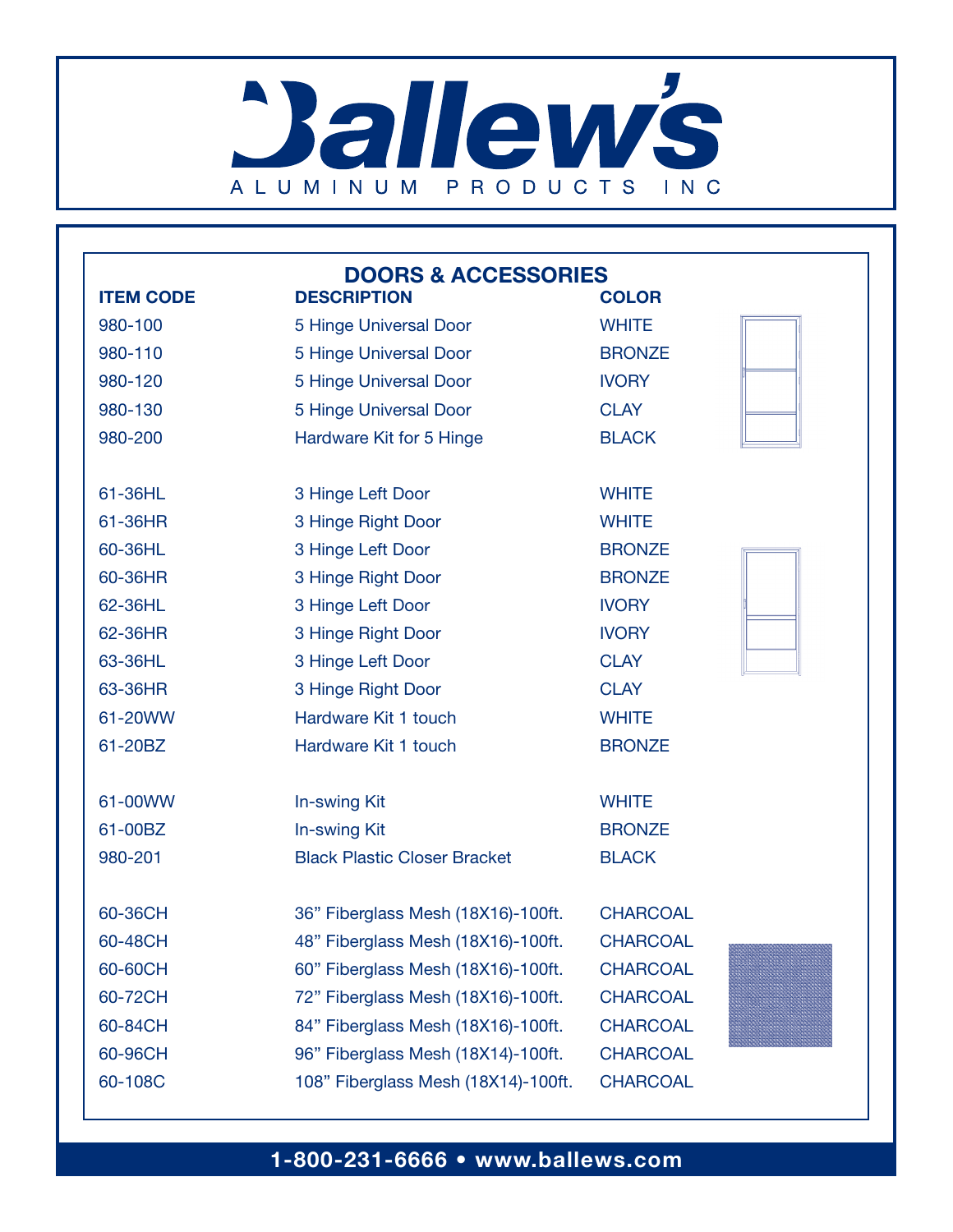





| <b>PICKET STYLE</b>  |                                  |               |                               |
|----------------------|----------------------------------|---------------|-------------------------------|
| <b>ITEM CODE</b>     | <b>DESCRIPTION</b>               | <b>COLOR</b>  |                               |
| 580-24W              | 1X2 Snap-24ft.                   | <b>WHITE</b>  |                               |
| 580-24B              | 1X2 Snap-24ft.                   | <b>BRONZE</b> |                               |
| 580-241              | 1X2 Snap-24ft.                   | <b>IVORY</b>  |                               |
| 580-24C              | 1X2 Snap-24ft.                   | <b>CLAY</b>   |                               |
| 58-23WW              | 1X1 Picket-23ft.                 | <b>WHITE</b>  |                               |
| 58-23BZ              | 1X1 Picket-23ft.                 | <b>BRONZE</b> |                               |
| 58-23IV              | 1X1 Picket-23ft.                 | <b>IVORY</b>  |                               |
| 58-23CL              | 1X1 Picket-23ft.                 | <b>CLAY</b>   |                               |
|                      | <b>INSULATED KICKPLATE</b>       |               |                               |
| 920-008              | 2" Wall Panel 4ft.x10ft.         | <b>WHITE</b>  |                               |
| 920-17W              | 2" H bar-24ft.                   | <b>WHITE</b>  |                               |
| 820-001              | 3" Vinyl Wall Panel              | <b>WHITE</b>  | <b>STAGNISH</b><br>PRIJERISAS |
| 810-224              | 3" H-bar - 24ft.                 | <b>WHITE</b>  |                               |
| <b>ARCHWAY FRAME</b> |                                  |               |                               |
| 61-14WW              | 1/2X1 Archway Screen frame 24ft. | <b>WHITE</b>  |                               |
| 61-14BZ              | 1/2X1 Archway Screen frame-24ft. | <b>BRONZE</b> |                               |